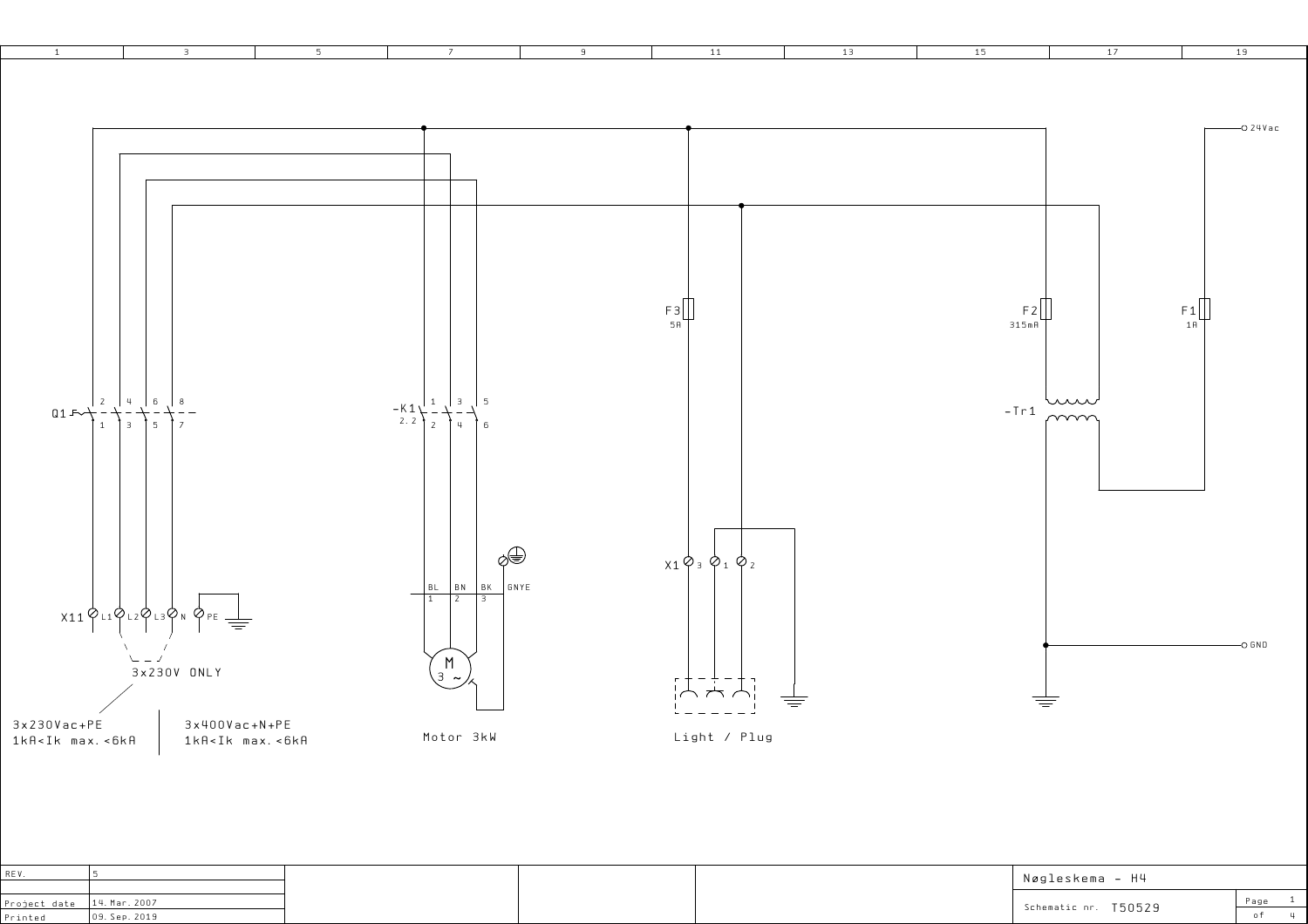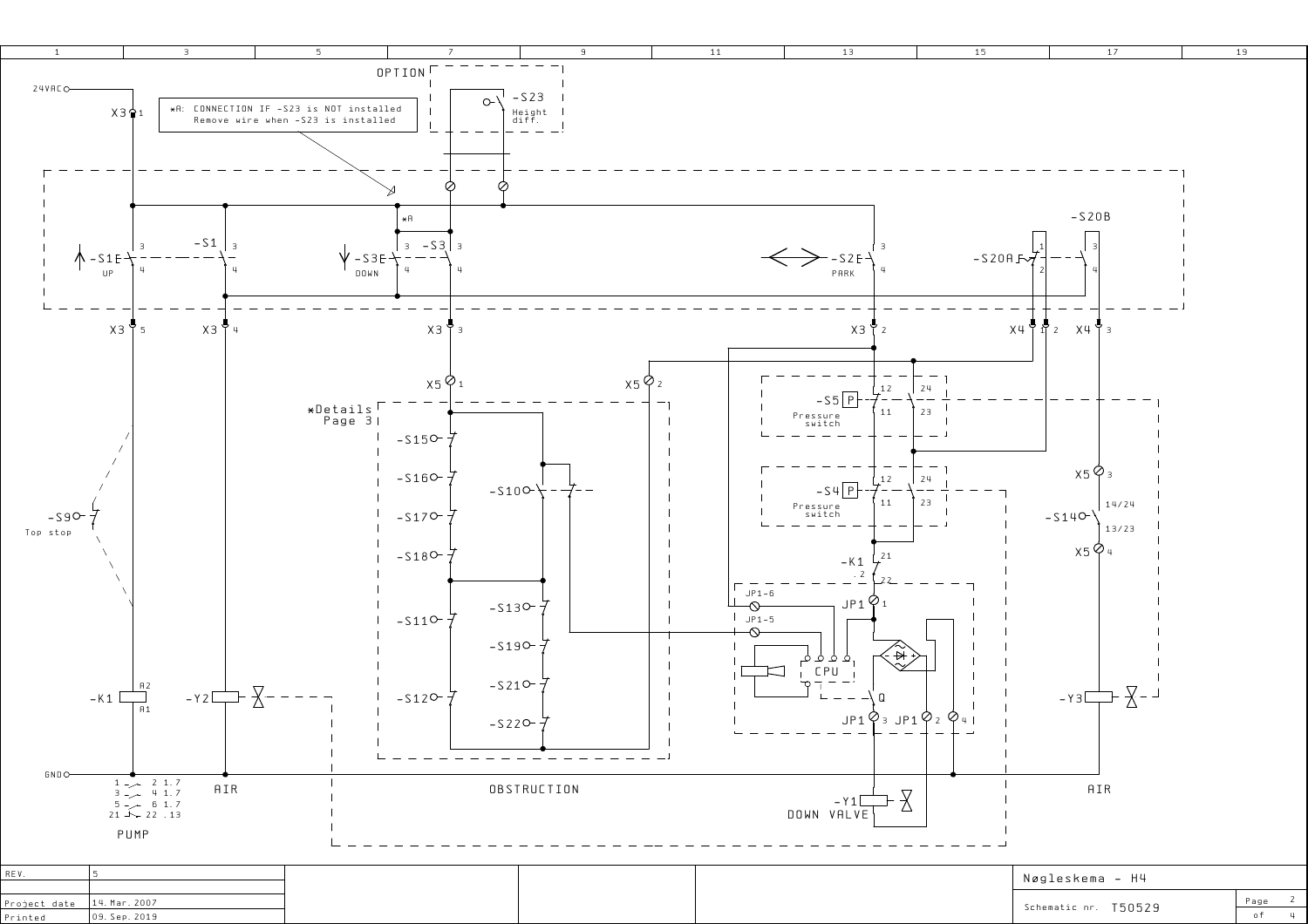

| Project date   14. Mar. 2007 |               |
|------------------------------|---------------|
| Printed                      | 09. Sep. 2019 |

Schematic nr.T50529

 of4

Page <sup>3</sup>